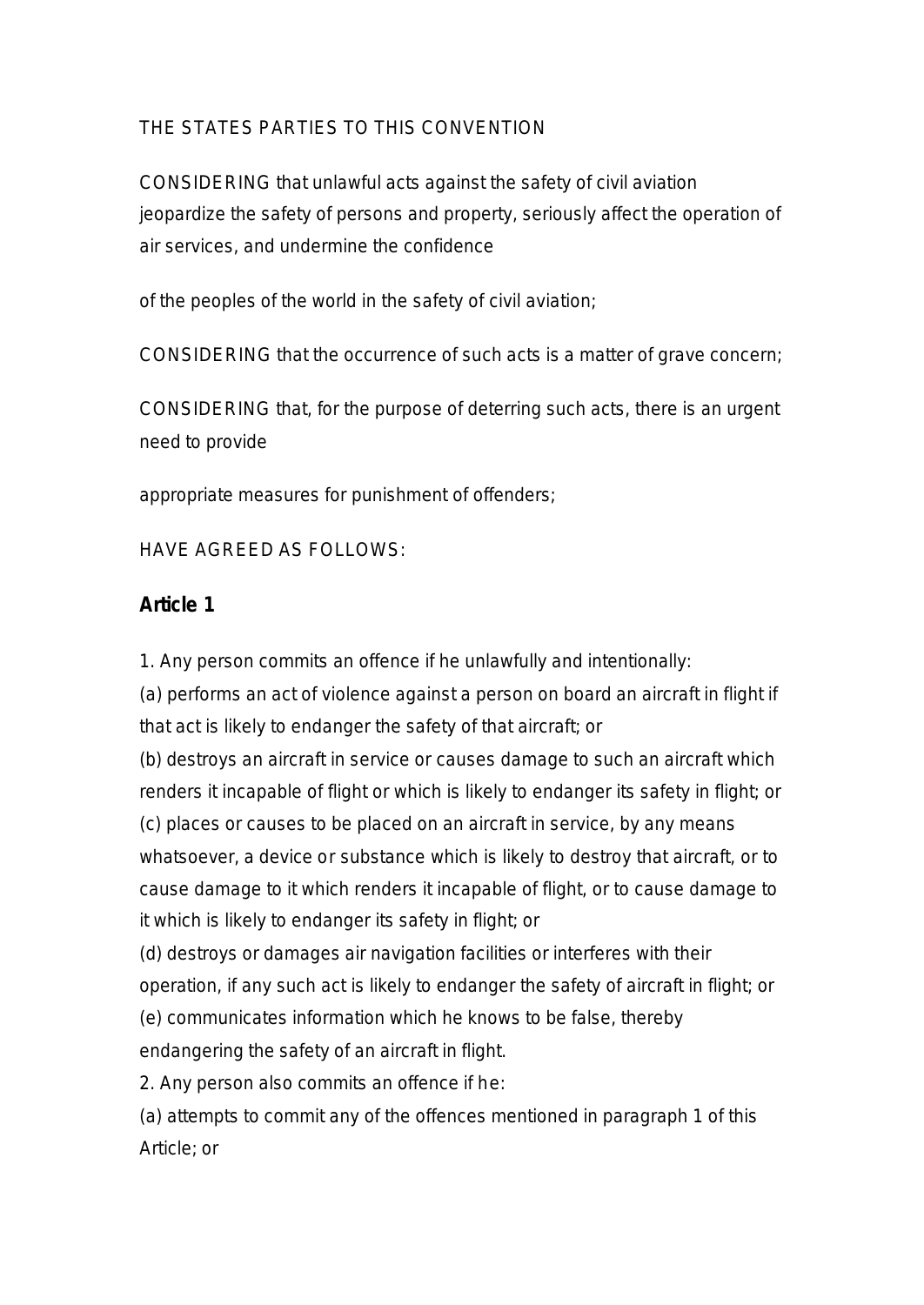(b) is an accomplice of a person who commits or attempts to commit any such offence.

### **Article 2**

For the purposes of this Convention:

(a) an aircraft is considered to be in flight at any time from the moment when all its external doors are closed following embarkation until the moment when any such door is opened for disembarkation; in the case of a forced landing, the flight shall be deemed to continue until the competent authorities take over the responsibility for the aircraft and for persons and property on board; (b) an aircraft is considered to be in service from the beginning of the preflight preparation of the aircraft by ground personnel or by the crew for a specific flight until twenty-four hours after any landing; the period of service shall, in any event, extend for the entire period during which the aircraft is in flight as defined in paragraph (a) of this Article.

# **Article 3**

Each Contracting State undertakes to make the offences mentioned in Article 1 punishable by severe penalties.

# **Article 4**

1. This Convention shall not apply to aircraft used in military, customs or police services.

2. In the cases contemplated in subparagraphs (a), (b), (c) and (e) of paragraph 1 of Article 1, this Convention shall apply, irrespective of whether the aircraft is engaged in an international or domestic flight, only if: (a) the place of take-off or landing, actual or intended, of the aircraft is situated outside the territory of the State of registration of that aircraft; or (b) the offence is committed in the territory of a State other than the State of registration of the aircraft.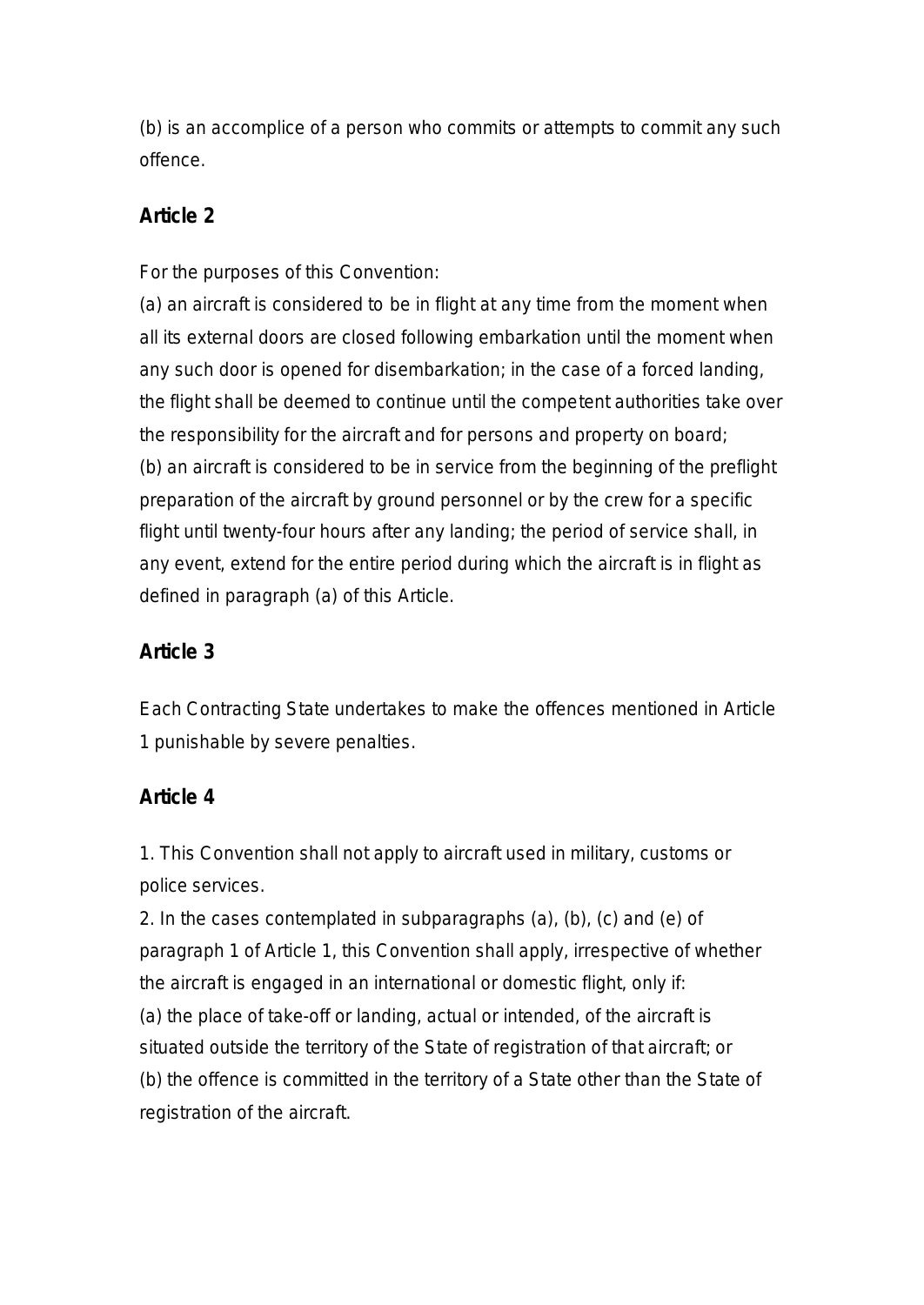3. Notwithstanding paragraph 2 of this Article, in the cases contemplated in subparagraphs (a), (b), (c) and (e) of paragraph 1 of Article 1, this Convention shall also apply if the offender or the alleged offender is found in the territory of a State other than the State of registration of the aircraft.

4. With respect to the States mentioned in Article 9 and in the cases mentioned in subparagraphs (a), (b), (c) and (e) of paragraph 1 of Article 1, this Convention shall not apply if the places referred to in subparagraph (a) of paragraph 2 of this Article are situated within the territory of the same State where that State is one of those referred to in Article 9, unless the offence is committed or the offender or alleged offender is found in the territory of a State other than that State.

5. In the cases contemplated in subparagraph (d) of paragraph 1 of Article 1, this Convention shall apply only if the air navigation facilities are used in international air navigation.

6. The provisions of paragraphs 2, 3, 4 and 5 of this Article shall also apply in the cases contemplated in paragraph 2 of Article 1.

#### **Article 5**

1. Each Contracting State shall take such measures as may be necessary to establish its jurisdiction over the offences in the following cases:

(a) when the offence is committed in the territory of that State;

(b) when the offence is committed against or on board an aircraft registered in that State;

(c) when the aircraft on board which the offence is committed lands in its territory with the alleged offender still on board;

(d) when the offence is committed against or on board an aircraft leased without crew to a lessee who has his principal place of business or, if the lessee has no such place of business, his permanent residence, in that State.

2. Each Contracting State shall likewise take such measures as may be necessary to establish its jurisdiction over the offences mentioned in Article 1, paragraph 1(a), (b) and (c), and in Article 1, paragraph 2, in so far as that paragraph relates to those offences, in the case where the alleged offender is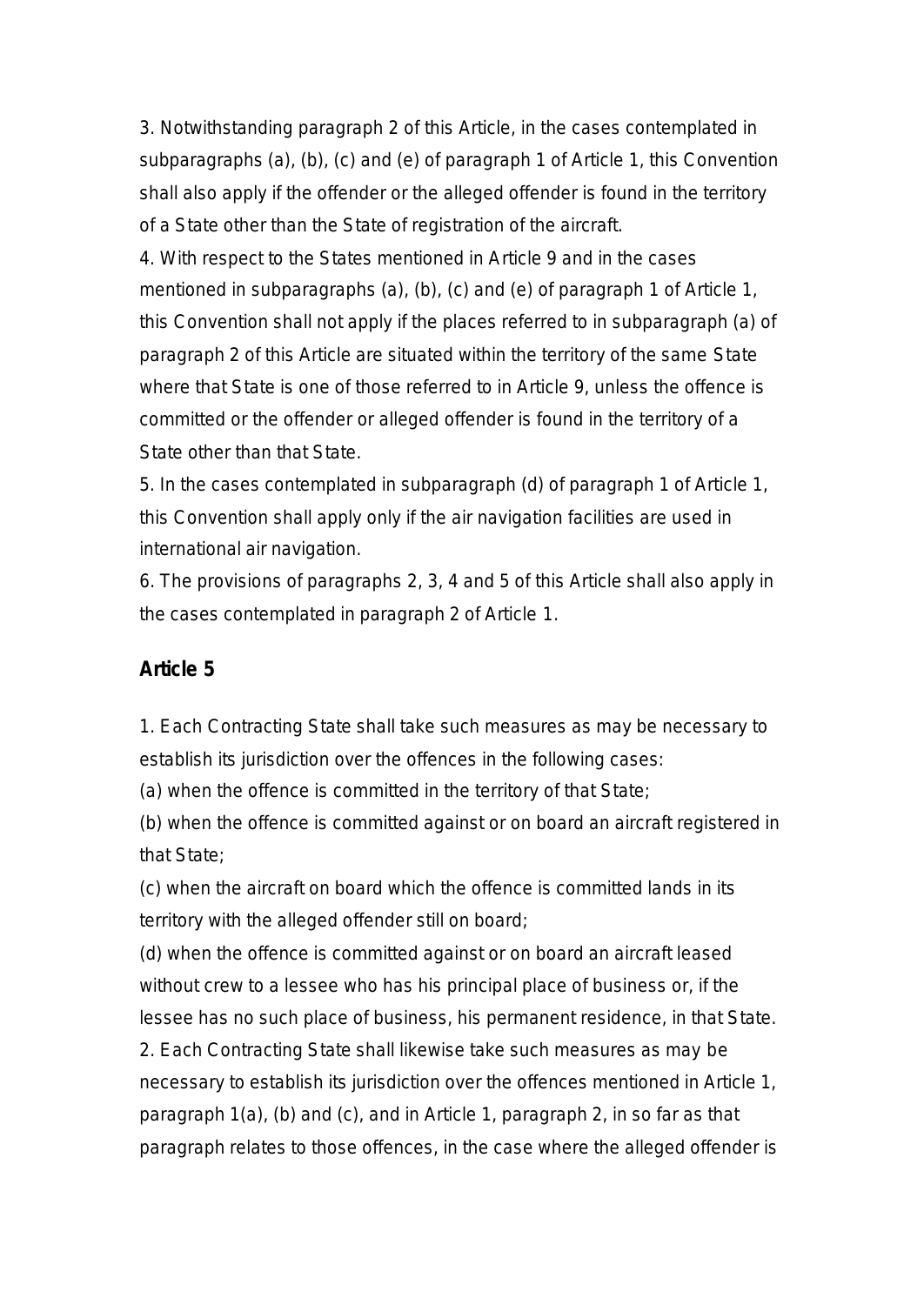present in its territory and it does not extradite him pursuant to Article 8 to any of the States mentioned in paragraph 1 of this Article.

3. This Convention does not exclude any criminal jurisdiction exercised in accordance with national law.

## **Article 6**

1. Upon being satisfied that the circumstances so warrant, any Contracting State in the territory of which the offender or the alleged offender is present, shall take him into custody or take other measures to ensure his presence. The custody and other measures shall be as provided in the law of that State but may only be continued for such time as is necessary to enable any criminal or extradition proceedings to be instituted.

2. Such State shall immediately make a preliminary enquiry into the facts. 3. Any person in custody pursuant to paragraph 1 of this Article shall be assisted in communicating immediately with the nearest appropriate representative of the State of which he is a national.

4. When a State, pursuant to this Article, has taken a person into custody, it shall immediately notify the States mentioned in Article 5, paragraph 1, the State of nationality of the detained person and, if it considers it advisable, any other interested States of the fact that such person is in custody and of the circumstances which warrant his detention. The State which makes the preliminary enquiry contemplated in paragraph 2 of this Article shall promptly report its findings to the said States and shall indicate whether it intends to exercise jurisdiction.

# **Article 7**

The Contracting State in the territory of which the alleged offender is found shall, if it does not extradite him, be obliged, without exception whatsoever and whether or not the offence was committed in its territory, to submit the case to its competent authorities for the purpose of prosecution. Those authorities shall take their decision in the same manner as in the case of any ordinary offence of a serious nature under the law of that State.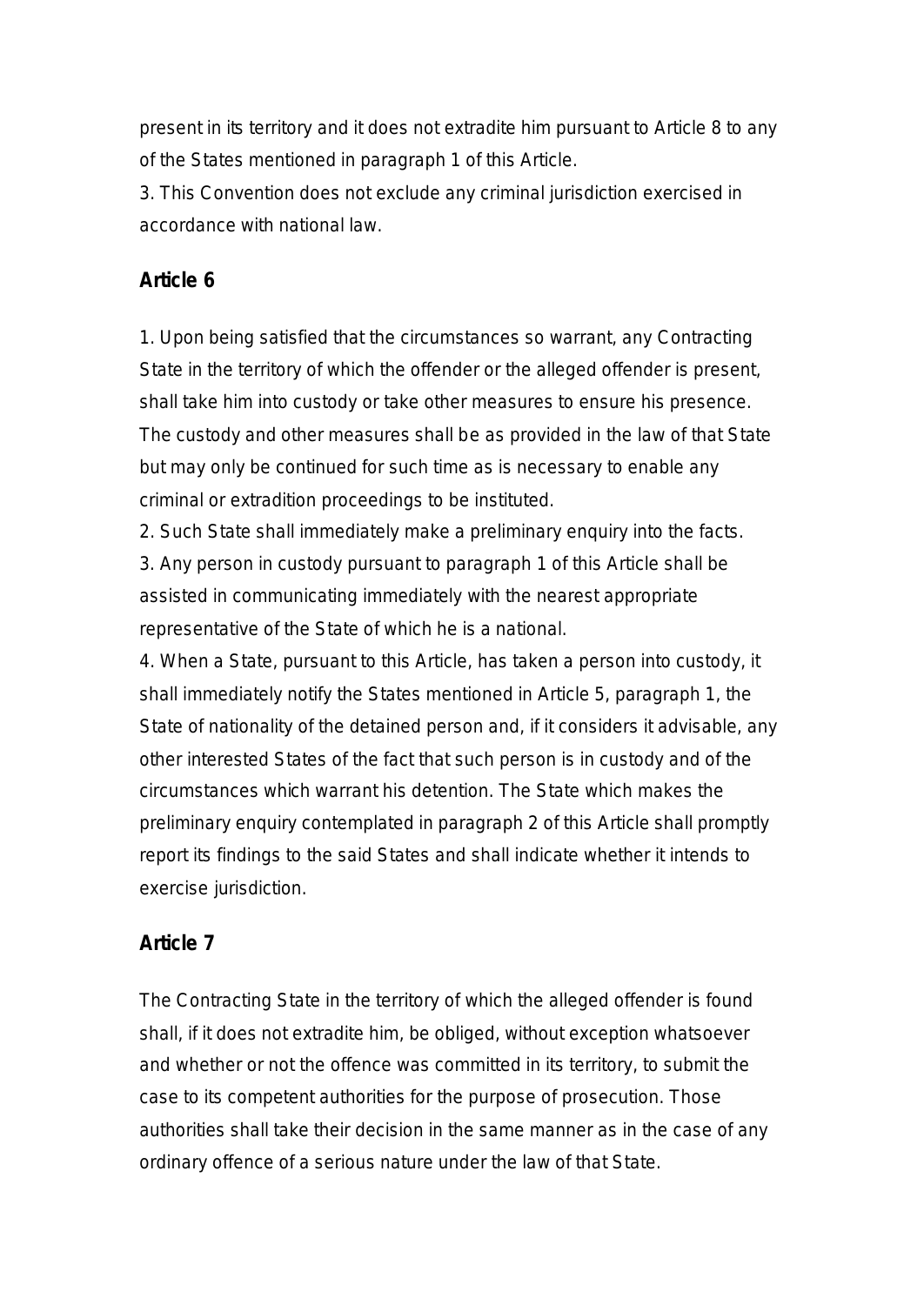## **Article 8**

1. The offences shall be deemed to be included as extraditable offences in any extradition treaty existing between Contracting States. Contracting States undertake to include the offences as extraditable offences in every extradition treaty to be concluded between them.

2. If a Contracting State which makes extradition conditional on the existence of a treaty receives a request for extradition from another Contracting State with which it has no extradition treaty, it may at its option consider this Convention as the legal basis for extradition in respect of the offences. Extradition shall be subject to the other conditions provided by the law of the requested State.

3. Contracting States which do not make extradition conditional on the existence of a treaty shall recognize the offences as extraditable offences between themselves subject to the conditions provided by the law of the requested State.

4. Each of the offences shall be treated, for the purpose of extradition between Contracting States, as if it had been committed not only in the place in which it occurred but also in the territories of the States required to establish their jurisdiction in accordance with Article 5, paragraph 1(b), (c) and (d).

### **Article 9**

The Contracting States which establish joint air transport operating organisations or international operating agencies, which operate aircraft which are subject to joint or international registration shall, by appropriate means, designate for each aircraft the State among them which shall exercise the jurisdiction and have the attributes of the State of registration for the purpose of this Convention and shall give notice thereof to the International Civil Aviation Organization which shall communicate the notice to all States Parties to this Convention.

### **Article 10**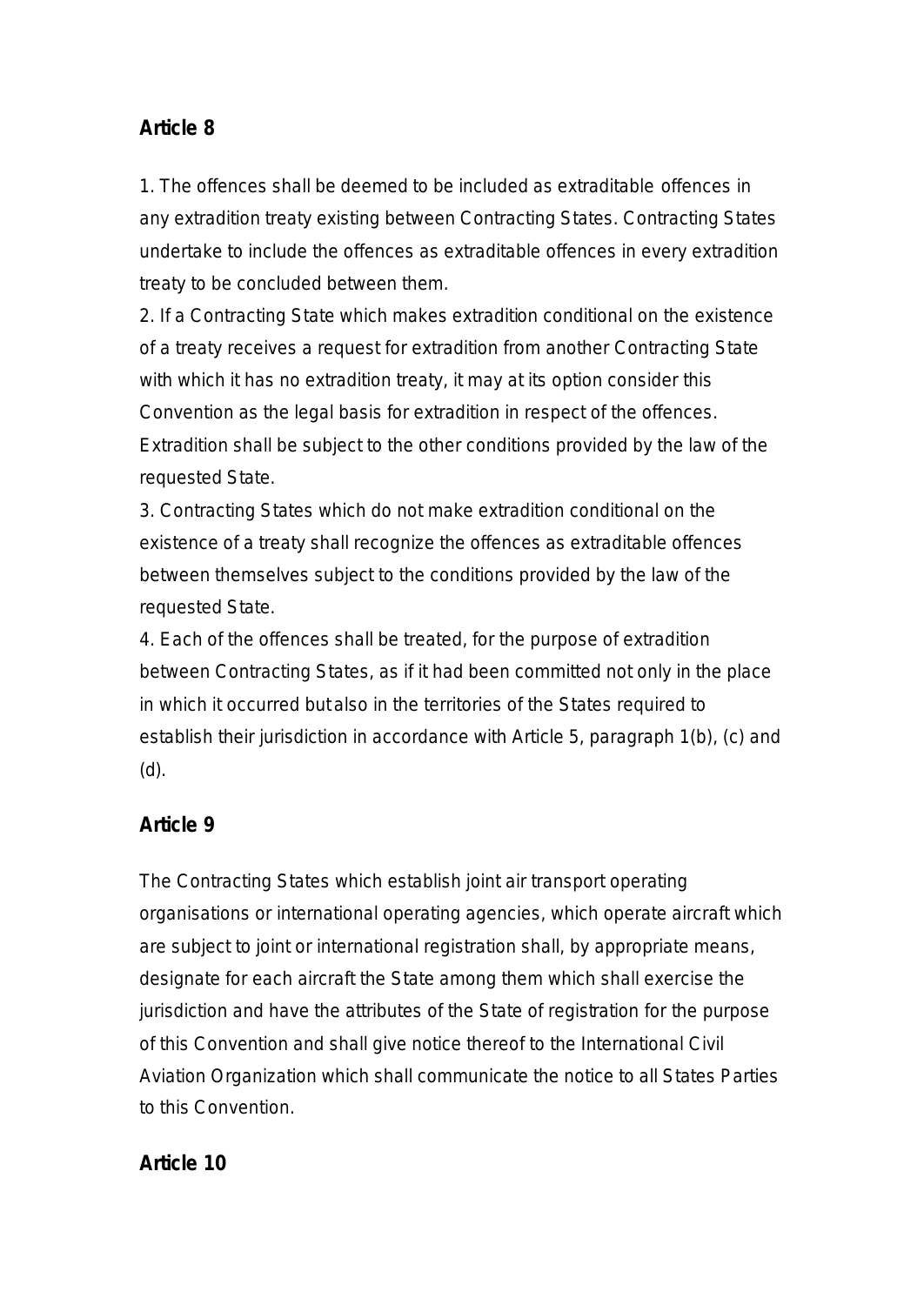1. Contracting States shall, in accordance with international and national law, endeavour to take all practicable measures for the purpose of preventing the offences mentioned in Article 1.

2. When, due to the commission of one of the offences mentioned in Article 1, a flight has been delayed or interrupted, any Contracting State in whose territory the aircraft or passengers or crew are present shall facilitate the continuation of the journey of the passengers and crew as soon as practicable, and shall without delay return the aircraft and its cargo to the persons lawfully entitled to possession.

### **Article 11**

1. Contracting States shall afford one another the greatest measure of assistance in connection with criminal proceedings brought in respect of the offences. The law of the State requested shall apply in all cases. 2. The provisions of paragraph 1 of this Article shall not affect obligations under any other treaty, bilateral or multilateral, which governs or will govern, in whole or in part, mutual assistance in criminal matters.

# **Article 12**

Any Contracting State having reason to believe that one of the offences mentioned in Article 1 will be committed shall, in accordance with its national law, furnish any relevant information in its possession to those States which it believes would be the States mentioned in Article 5, paragraph 1.

# **Article 13**

Each Contracting State shall in accordance with its national law report to the Council of the International Civil Aviation Organization as promptly as possible any relevant information in its possession concerning:

- (a) the circumstances of the offence;
- (b) the action taken pursuant to Article 10, paragraph 2;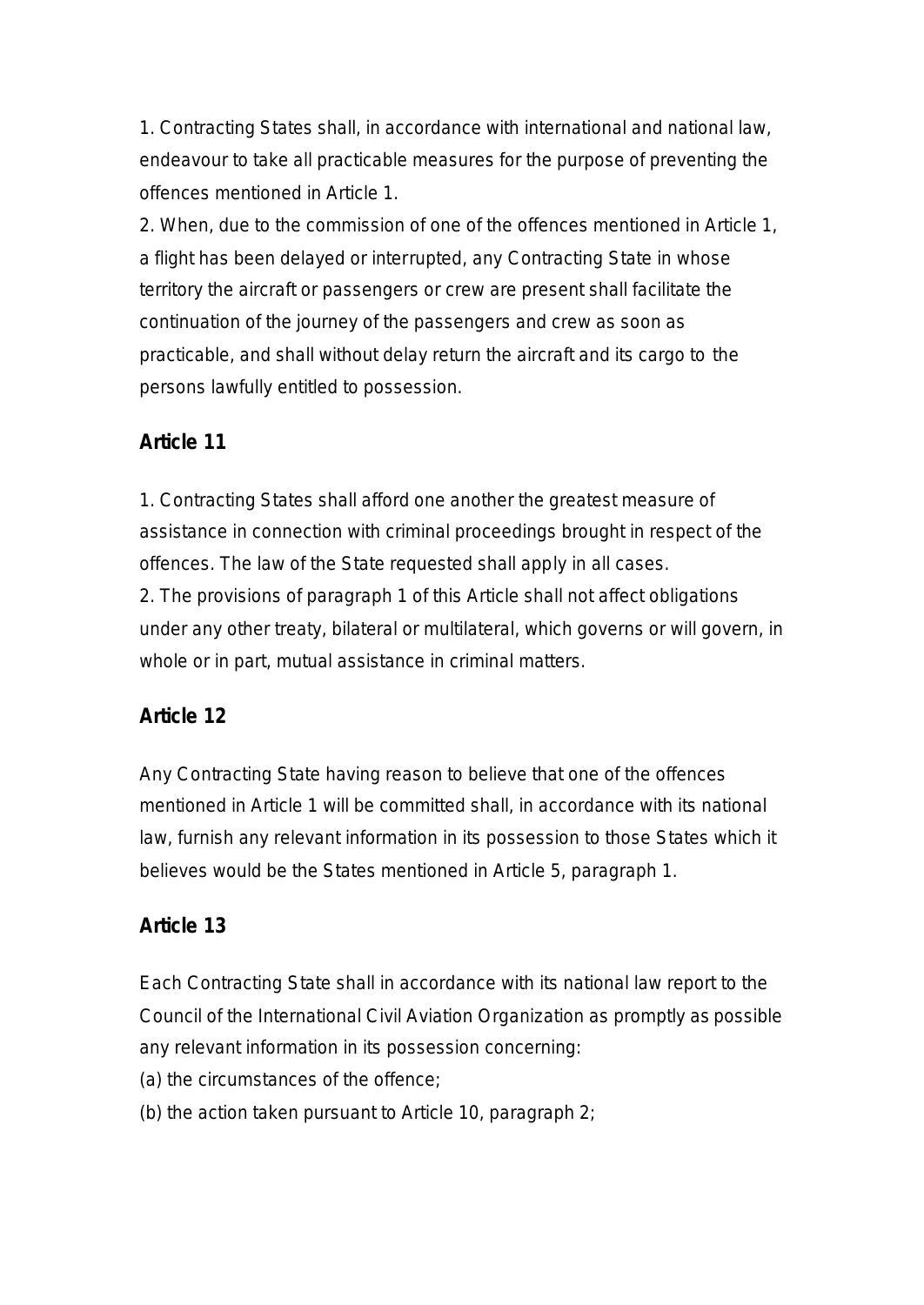(c) the measures taken in relation to the offender or the alleged offender and, in particular, the results of any extradition proceedings or other legal proceedings.

### **Article 14**

1. Any dispute between two or more Contracting States concerning the interpretation or application of this Convention which cannot be settled through negotiation, shall, at the request of one of them, be submitted to arbitration. If within six months from the date of the request for arbitration the Parties are unable to agree on the organization of the arbitration, any one of those Parties may refer the dispute to the International Court of Justice by request in conformity with the Statute of the Court.

2. Each State may at the time of signature or ratification of this Convention or accession thereto, declare that it does not consider itself bound by the preceding paragraph. The other Contracting States shall not be bound by the preceding paragraph with respect to any Contracting State having made such a reservation.

3. Any Contracting State having made a reservation in accordance with the preceding paragraph may at any time withdraw this reservation by notification to the Depositary Governments.

# **Article 15**

1. This Convention shall be open for signature at Montreal on 23 September 1971, by States participating in the International Conference on Air Law held at Montreal from 8 to 23 September 1971 (hereinafter referred to as the Montreal Conference). After 10 October 1971, the Convention shall be open to all States for signature in Moscow, London and Washington. Any State which does not sign this Convention before its entry into force in accordance with paragraph 3 of this Article may accede to it at any time.

2. This Convention shall be subject to ratification by the signatory States. Instruments of ratification and instruments of accession shall be deposited with the Governments of the Union of Soviet Socialist Republics, the United